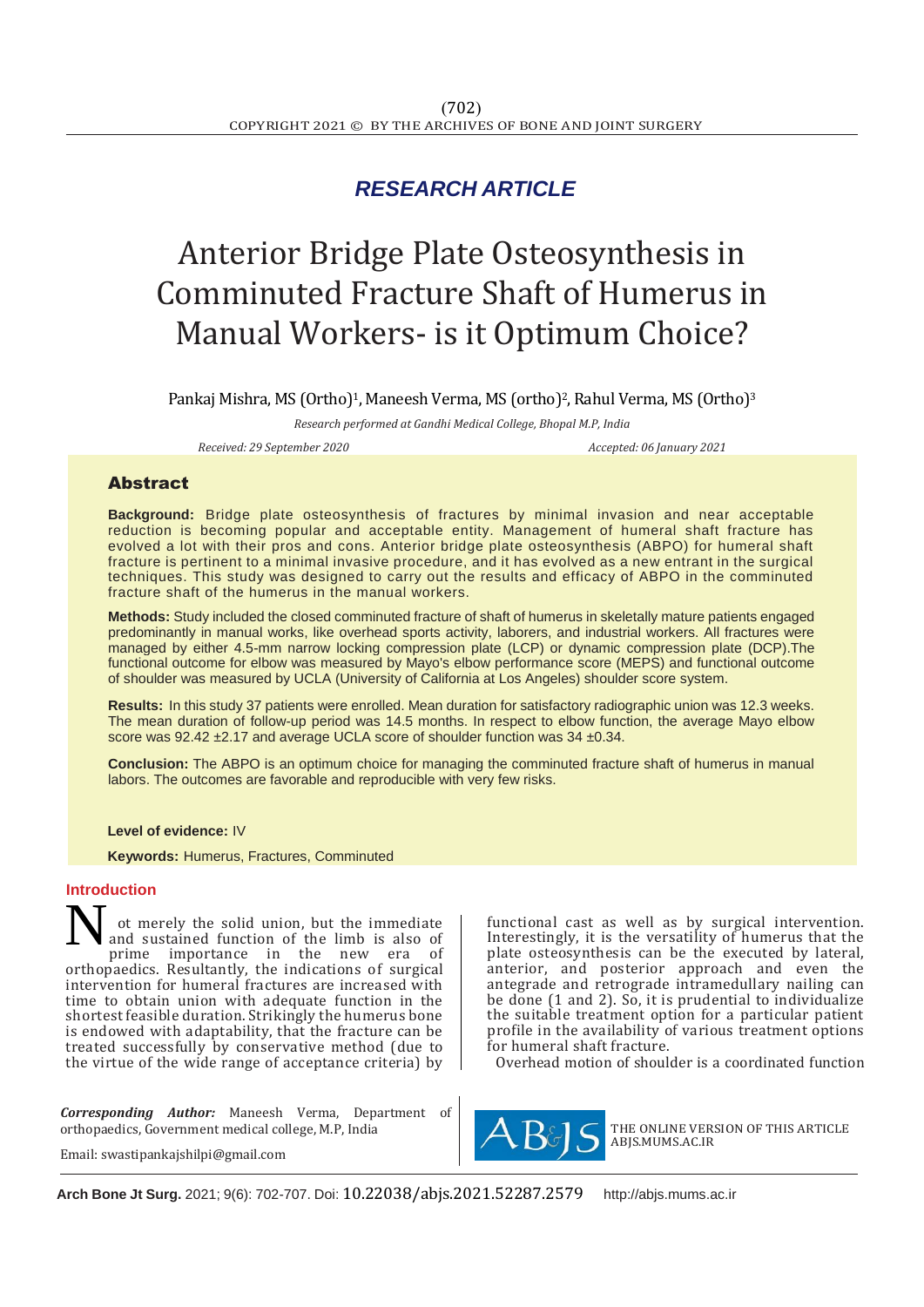THE ARCHIVES OF BONE AND JOINT SURGERY. ABJS.MUMS.AC.IR VOLUME 9. NUMBER 6. NOVEMBER 2021

of muscle units and distinctly require well aligned humerus with shoulder and elbow joint. Overhead movement is composed of six different phase named as windup, stride, arm cocking, arm acceleration, arm deceleration, and follow-through (3). Strenuous manual workers like a daily wager, athlete, and industry worker needs the flawless function of elbow, humerus, and shoulder joint to perform overhead activities for their profession. In other words, any breach in the either of three may precipitate the difficulty in overhead motion. Rotator cuff injury by interlocking nail and potential soft tissue disruption with larger scar are well-known complications of traditional plating. So, the ABPO seems a rational "middle path regime" for fixation of humeral shaft fracture in the milieu of the manual worker.

Anterior bridge plate osteosynthesis (ABPO) for humeral shaft fracture is pertinent to a minimal invasive procedure, and it has evolved as a new entrant in the surgical techniques and becoming popular day by day. In the last decade, ABPO for humeral shaft fracture has been advocated by various literatures in the general population cohort (4). But even after diligent search, we do not find adequate literature showing the results of ABPO for the management of comminuted fracture shaft humerus in patients predominantly engaged in manual labor. Such patients routinely use to place a heavy workload on his upper limbs as well the overhead activity involvement is also more than the normal population. So, this study was designed to carry out the results and efficacy of ABPO in the comminuted fracture shaft of the humerus in the manual workers.

#### **Materials and Methods**

This prospective study was carried out from March 2017 to August 2018. Institutional Ethics committee reviewed the study design and ethical committee code was obtained with letter no. ortho/416/10/03/2017. The inclusion criteria of our study were all traumatic closed comminuted fracture of shaft of humerus in skeletally mature patients engaged predominantly in manual work like overhead sports activity, laborers, and industrial workers. Patients having sedentary lifestyle, open fracture, neurovascular deficit pathological fracture, open physis, coexisting medical disorder, poly-trauma (injury severity score>16) and those who did not consent for the surgery and followup were excluded from the study. Informed consent was taken from all patients. All fractures were classified as AO-ASIF trauma classification system and either 4.5-mm narrow locking compression plate (LCP) or dynamic compression plate (DCP) was used to fix all fractures (5).

The functional outcome for elbow was measured by Mayo's elbow performance score (MEPS) which is graded as excellent - ≥90 points, good -75–89 points, fair- 60–74 points and poor <60 points, and functional outcome of shoulder was measured by UCLA (University of California at Los Angeles) shoulder score system which is graded as excellent 34–35 points, good 29–33 points, fair 21–28 points, and poor  $0-20$  points (6 and 7). At the end of the follow-up, all patients were asked for questionnaire to get COMMINUTED FRACTURE OF SHAFT HUMERUS

their satisfaction quotient. Questionnaire was (1) absence of pain and discomfort (2) is he okay with function of limb (3) is he happy with life and resuming of pre-trauma activity (4) likelihood of recommendation of same procedure to others. Answers were collected in yes/no format only. Patient was called fully satisfied if he answered all questions as yes, satisfied if he answered first three questions as yes and deemed as not satisfied if he answered only first two questions as yes.

The data of continuous variables were designated as mean  $\pm$  standard deviation (SD), and on the other hand, data on categorical variables were designated as number of patients (%). The statistical analysis was done by Microsoft XL 2007 (data add in functions were installed for data analysis). Student T-test was chosen to compare the values, and all the p value  $\leq 0.05$  was considered significant.

#### *surgical technique*

After informed consent and suitable anesthesia, patient was positioned in supine position over radiolucent table. Procedure involved the two separate incisions. Arm was abducted to 60° and traction was given with flexed elbow. Closed reduction maneuvers were used for optimal acceptable fracture reduction under control of image intensifier. Throughout the procedure, the forearm was kept in a supine position to keep the radial nerve away from fracture. The first proximal incision (about 3-cm long) given as a part of the deltopectoral approach, between the deltoid and medial border of biceps in this intermuscular plane and further dissection was done to the humerus, by retracting the deltoid laterally and biceps muscle medially. Under fluoroscopic control, the distal second incision (about 5-cm long) was given as far as away from the fracture site along the lateral border of biceps tendon [Figure 1]. Biceps belly was medially retracted and brachialis muscle was split longitudinally. Half of the brachialis belly along with musculocutaneous nerve (overlies to brachialis) was retracted medially and lateral half of brachialis was retracted laterally to protect the radial nerve.

With the help of artery forceps and osteotome, a submuscular and extraperosteal plane was developed from distal to proximal incision. Plane is smoothly developed, only the slight resistance is offered by deltoid insertion. Traction is applied to attain length and valgus/varus maneuvering done to achieve the rotation and angulation. Now the LCP/DCP of maximum possible length is passed from proximal to distal direction and temporarily fixed with K- wires in anteroposterior directions. The distal most screw was inserted first but not tightened fully, so that it allows better reduction. Then the plate was fixed proximally and now the screws are tightened. Further, the additional screws inserted at each end. Accepted criteria of angulations (150) in any plane) and shortening (1cm) for humeral shaft was used, as described by Wang et al (8). And mal-rotation was checked by cortical step sign and diameter difference sign given by Krettek et al (9).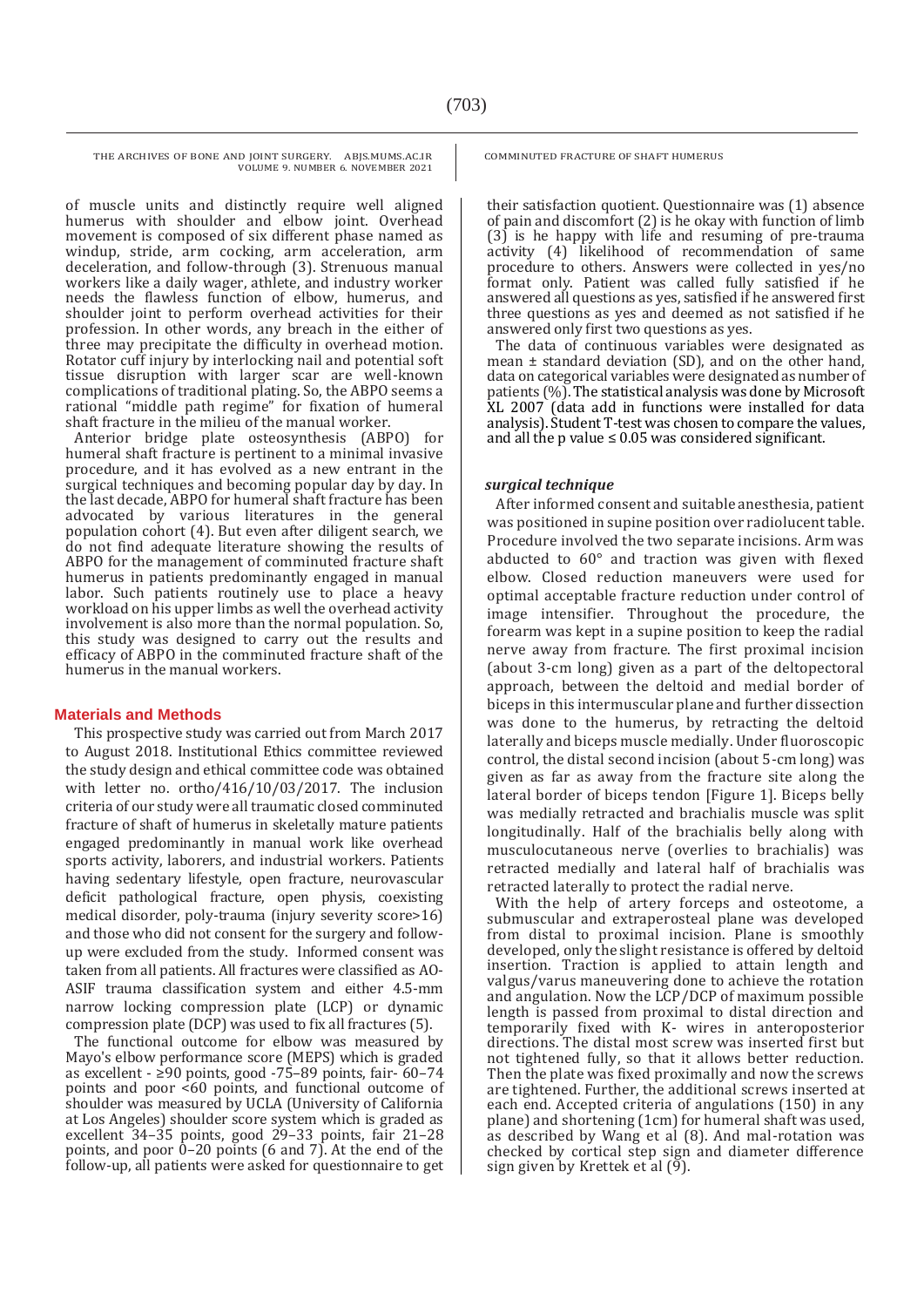COMMINUTED FRACTURE OF SHAFT HUMERUS

located state after surgery, so our result is based on 33 (n=33) patients. The demography of our study is enumerated in [Table 1]. The average age was 34.1 years (range- min=18, max=50 years). Twenty five (76%) were males and 8 (24%) females. Dominant arm was involved in twenty three (70%) cases. Most common mode of injury was road traffic accident in nineteen patients (58%), followed by fall from height as occupational hazard in 6 patients (18%), sports injury in 5 patients (15%) and direct hit trauma in 3 (9%) patients. Twelve cases had B1, nine cases had B2, five cases had B3, five cases had C1 and two cases had C2 type of fracture.

In twenty three (70%) patients narrow DCP was used and rest  $11$  patients ( $30\%$ ) were managed by narrow LCP. All the 33 assessed patients, united successfully. None of the cases had coronal/sagittal mal-alignment  $($ >15°) or shortening of > 1 cm. Mean duration for satisfactory radiographic union was 12.3 weeks (rangemin=9, max= 18). All patients resumed their original activities at average duration of 16 weeks (rangemin=14, max= 20). The mean duration of follow-up period was 14.5 months ((range-min=12, max= 18). In our study, in respect to elbow function the average Mayo elbow score was  $92.42 \pm 6.3$  (range- min=80, max=100), in which 27 cases (82%) had excellent outcome, 6 cases (18%) had good outcome. The average UCLA score of shoulder function was  $34 \pm 1$  (range- min=32, max=35), in which 29 cases (88%) had excellent outcome and 4 cases (12%) had good outcome.

The average of active abduction/flexion at involved<br>shoulder vas 108/157 degree and active was  $108/157$  degree and active flexion/extension at involved elbow was 130/5 degree. Though the comparison with normal side was not done for range of movement, but we did not find any clinical significance.

According to questionnaire based satisfaction quotient, 25 patients (76%) were fully satisfied, 4 patients (12%) were satisfied and rest 4 patients (12%) were not satisfied. Till the end of final follow-up, 25 patients (76%) resumed their previous occupation, 6 patients (18%) had to job modification due to exertional pain, stiffness and reduced strength and rest 2 patients (6%) left their job due to fear of refracture.

One patient (3%) suffered from superficial infection at the 5th post-op day. Wound was thoroughly irrigated after pus sample collection and antibiotics given according to culture and sensitivity test. Infection subsided later on. One patient (3%) permanently developed the anesthetic patches along lateral border of forearm due to musculocutaneous nerve injury. Average time of radiation exposure was 149 seconds (rangemin=90, max=192) and average duration of surgery was 85 minutes (range-min=65, max=120) and our study. The average blood loss was 70 ml and average dose of radiation was 136 Rads (range-min=110, max=220). Although the statistical analysis was not performed but it was realized that with increasing learning experience of ABPO the surgical time and radiation exposure was decreased.

THE ARCHIVES OF BONE AND JOINT SURGERY. ABJS.MUMS.AC.IR VOLUME 9. NUMBER 6. NOVEMBER 2021

**Figure1. Showing plate placement in submuscular (extraperosteal) tunnel, using two mini incisions used for ABPO in comminuted fracture shaft of humerus.** 

Post-operatively the limb was kept in slings, and active/passive mobilization started as soon as the pain subsided and permitted. Patients were called at regular follow-up and meanwhile allowed to gradually resume the preoperative strength and function under senior physiotherapist. At each follow-up, clinico-radiological assessment was done. Radiographic assessment was done by standard anteroposterior and lateral radiographs, and at each follow-up fracture union and fracture reduction was checked [Figure 2]. Fracture was called united, when it was painless and showed the bridging callus in three fourth of circumference on the any view of radiographs.

#### **Results**

In this study 37 patients, who fulfilled our inclusion criteria were enrolled. Four patients did not return in follow-up, because they returned to their remotely

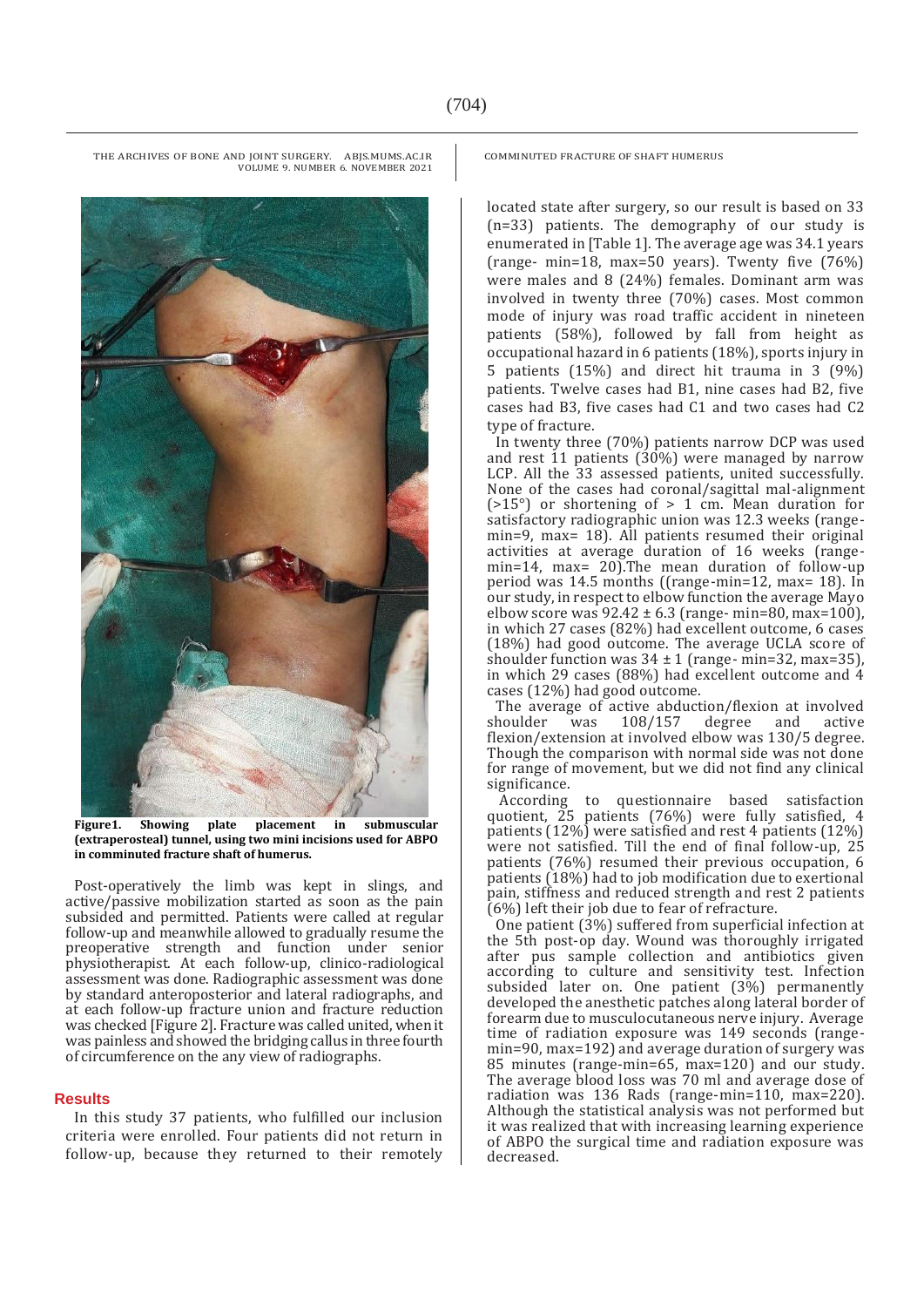emalı a b c d

**Figure2- X –ray (a) anteroposterior and (b) lateral view of 30 years old female (laborer) showing comminuted fracture shaft of humerus (type- B 2). She was managed with ABPO and fracture was united (c) anteroposterior and (d) lateral view, by the14 weeks of follow-up.** 

#### **Discussion**

Hunter promulgated the proposed theory of Albrecht Haller, that due to injury the vessels surrounding the reparative zone lay down the bone (10). This accomplishment, regarding vital role of vascular network in fracture repair is the mainstay of minimally invasive fracture management. Later on, the entail of minimal invasion technique evolved through the time and named as minimally invasive plate osteosynthesis (MIPO) or bridge/biological plating and the technique is escalating in popularity. In bridge plating, the possible longer plate is applied over the substantial area of comminuted bone, and only short fixation is done over the both ends. Now this assembly becomes elastic and enough to cope up with bending forces reasonably. Due to long plate fixation over bone, the deforming forces are distributed over the long plate and resultantly the net stress shared by per unit COMMINUTED FRACTURE OF SHAFT HUMERUS

area is reduced now which decreases the likelihood of plate failure.

The soft tissue preservation, as well as the absolute anatomical reduction at a same time is a matter of debate and there is always a dissent between these two schools of thoughts. Absolute anatomical reduction with compromising soft tissue and vascularity is a costly biological affair in comparison to the near normal acceptable reduction and stable fixation, which has its own biological advantage (11). Although the conventional open reduction and plate osteosynthesis of humerus spares the rotator cuff injury, but loss of fracture hematoma, long incision (aesthetic issue), soft tissue disruption and direct radial nerve handling is a matter of concern. Though the intra-medullary nailing is a minimally invasive procedure, but the rotator cuff damage and the impingements are potential disadvantages of this technique (12-13). It is the ABPO which has the dual benefit in context of conventional plating and intra-medullary nailing. Minimal invasive, less scarring, joint sparing and least mobilization of neurovascular structures are favorable points of ABPO, which illustrates its superiority over well established traditional plating and nailing techniques. Despite of numerous surgical techniques used for managing the humeral shaft fracture, still there is no consensus regarding the best one. However, the plate osteosynthesis has been accepted as standard method to management of humeral shaft fractures (14).

In comparison to periosteal healing where the callus formation occurs, the endosteal bone healing is without the callus formation. So, the bony union by primary healing (conventional plating) is not strong enough as secondary healing (bridge plate osteosynthesis) and tends to possess the risk of re-fracture after hardware removal  $(15)$ . The merits of minimally invasive technique are relative stability and minimal soft tissue disruption. Which results to periosteal healing by callus formation and lesser chances of infection and non-union as well (16). The anterior surface of humerus is comparatively safe and sound surface for the bridge plating. Moreover the proximal and distal limited incision allows the percutaneous plate fixation adequately. So the ABPO is obtaining popularity as an innovative alternative for the management of humeral shaft fracture. Moreover, the management of comminuted humeral shaft fracture is associated with greater challenge. Conventional plating (antero-lateral or posterior) is associated with high morbidities and nailing does not suffice to control the rotation, particularly for distal fracture (17).

There is no clear cut guideline regarding the use of DCP or LCP for the diaphyseal fracture of humerus. O'Toole et al. studied over cadaveric bone testing synthetic (modeled comminuted mid-shaft humeral fracture) and found that locking screws don't provide any obvious biomechanical advantage (18). On the contrary, Davis et al. biomechanically tested the plated cadaveric humeri (either by locking or cortical screws) and found that LCP has the improved mechanical performance (19). In our study, the selection of LCP or DCP implant was based on affordability by the patients. Although in this study we did not compare the results between the both types of plates,

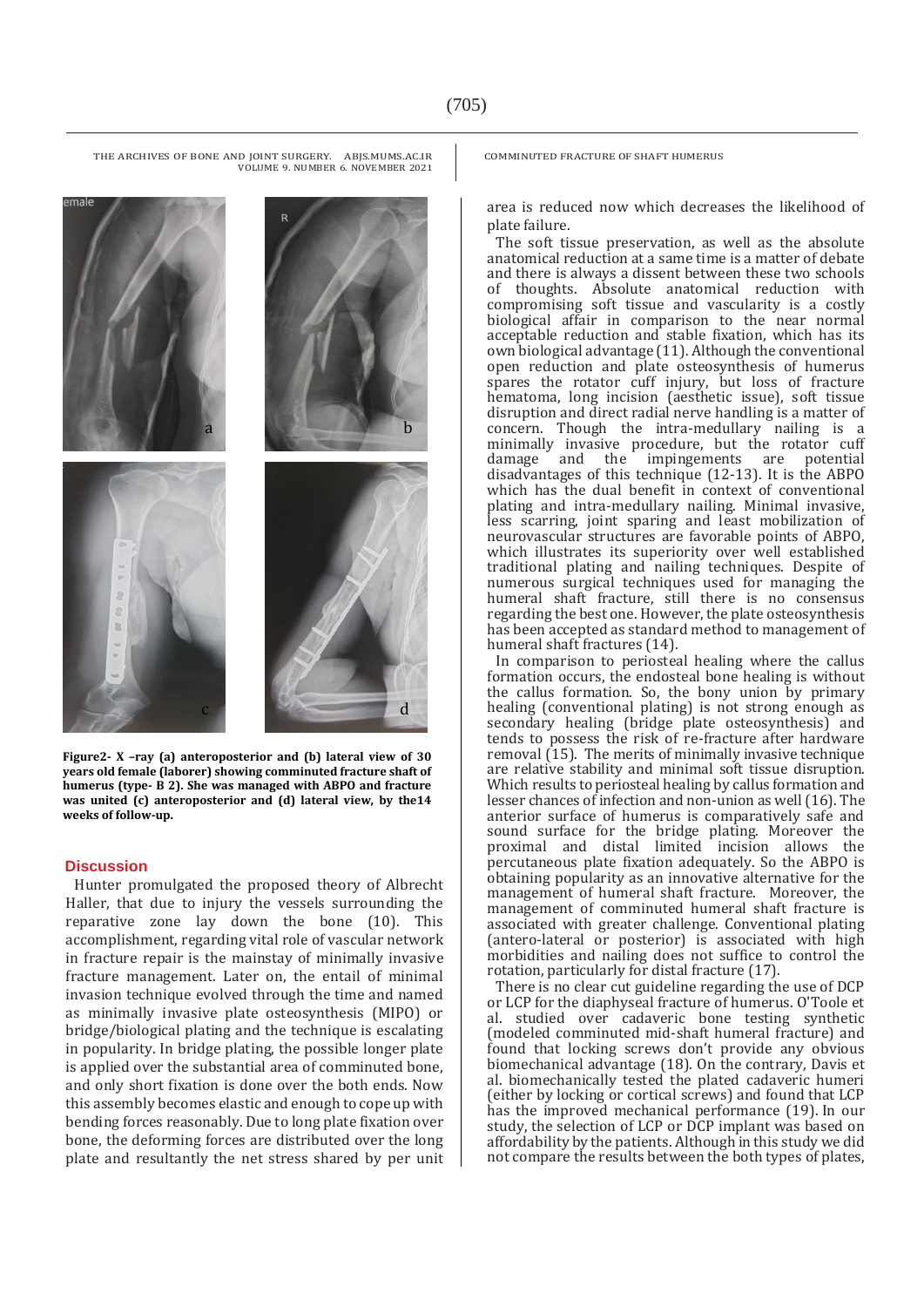THE ARCHIVES OF BONE AND JOINT SURGERY. ABJS.MUMS.AC.IR VOLUME 9. NUMBER 6. NOVEMBER 2021

but the comparative study between LCP and DCP, used for ABPO could be a new arena of research.

Ziran et al. compared the results between traditional plating and MIPO for mid and distal humeral shaft fractures and found that radial nerve injury occurred in 31.3% in conventional plating and none in MIPO (20). In concern of percutaneous screw placement, the danger zone for the radial nerve entrapment exists between 36% – 59% (largely middle third of humerus) and the danger zone of musculocutaneous nerve is 18% – 42% of the humerus length proximally from the lateral epicondyle (21). Since the screw placement in ABPO is anterior to posterior direction and in lower one third of humeral shaft, so the radial nerve injury in unlikely to occur. Conversely, if the fracture extends up to the distal third part of humerus then the only distal most (1/5th) part of the humerus can be used for the screws placement and it poses the risk for the musculocutaneous nerve injury. In our study, musculocutaneous nerve was injured in one case (segmental fracture of shaft of humerus). Probably excessive traction caused the nerve injury, which could be used due to the smaller incision which was given to avoid the loss of fracture hematoma [Figure 3].

Livani et al. measured the distance (ultrasonographic cadaveric study) between plate (fixed by ABPO technique) and the radial nerve and found that farthest distance between radial nerve and the implant in a humeral mid shaft fracture was between 1.6 and 19.6 mm (average- 9.3 mm) and in lower-third fractures it ranged between 1.0 and 8.1 mm (mean- 4.0 mm). Moreover, the brachialis muscle encloses the anterior aspect of humerus and further reduces the risk of iatrogenic radial nerve injury when the plate in inserted in the created submuscular plane (22).

When the forearm is pronated, there is medial displacement of radial nerve and it comes more close to the distal part of plate and prone for iatrogenic injury. So the supinated forearm is a preferred position, and we kept the forearm supinated during the surgery and so it could be reason that no radial nerve injury occurred in our series.

The goal of our study was to know the efficacy of ABPO for the management of comminuted fracture shaft of the humerus in the patients, particularly engaged in manual works involving overhead activity. We achieved our aim with excellent clinico-radiological outcomes and it was comparable to the other similar studies. The ABPO for the management of humeral shaft fractures has been described with fair results in previous reports, but none is exclusively for the comminuted humeral shaft fractures (23). The range of motion (ROM) and strength of opposite side was set as reference value and mostly patients achieved to the previous values. Though the statistical analysis was not done for the ROM and strength, but based on satisfaction quotient the fully satisfied (76%) patients are indirect measure of credibility of ABPO. In our series, the average time of bony union was 12.3 weeks and comparable to the reported time duration of 9–12 weeks for union by conventional plating procedures (24).

In our series, mean duration of bony union is less than the series of Zhiquan et al. for their series of ABPO of humeral shaft fractures (25). Although average duration COMMINUTED FRACTURE OF SHAFT HUMERUS

for union in our series is relatively more than that reported by Mahajan et al. for their ABPO of humeral shaft fractures (26). Since our series only included the comminuted fractures of shaft humerus, so probably it could be the cause.

The functional assessment of involved shoulder and elbow in our series was done by UCLA shoulder and MPES method respectively and the outcomes were accordant to the other similar studies (27-28). In this study 29 cases (88%) had the excellent UCLA scores and 27 cases (82%) had the excellent outcome by MEPS, so the higher UCLA score could be due to involvement of mid shaft and distal third fracture of humerus. In comparison to UCLA, the more post-operative time (7 months) was taken to obtain the final values of MEPS, which may be also due to distal third fracture of humerus.

Our study has certain drawbacks, like relatively small number of cases and lack of control group to compare the results with some other technique. Selected patient population and use of two different (LCP and DCP) implant could also be a potential limitations in our study. Moreover, in this study we also did not compare the exact difference of the performance in their corresponding field of work before the trauma and after the return to the work. Since, the measurement of range of movement is a subjective finding, so it could have also introduced an error.



**Figure3 - X –ray (a) anteroposterior and (b) lateral view showing type- C2 fracture in 45 years old volley-ball player. Patient developed the permanent anesthetic patches along lateral border of forearm. The musculocutaneous nerve was injured, probably due to excessive traction used to reduce the segmental fracture. Fracture was united (c) anteroposterior and (d) lateral view, by the 18 weeks of follow-up.** 

#### **Conclusion**

The ABPO is an optimum choice for managing the comminuted fracture shaft of humerus in manual laborers. The outcomes are favorable and reproducible with very few risks of complications. Although initially the plate placement and fixation by indirect reduction and rotational checking of humerus required longer surgical